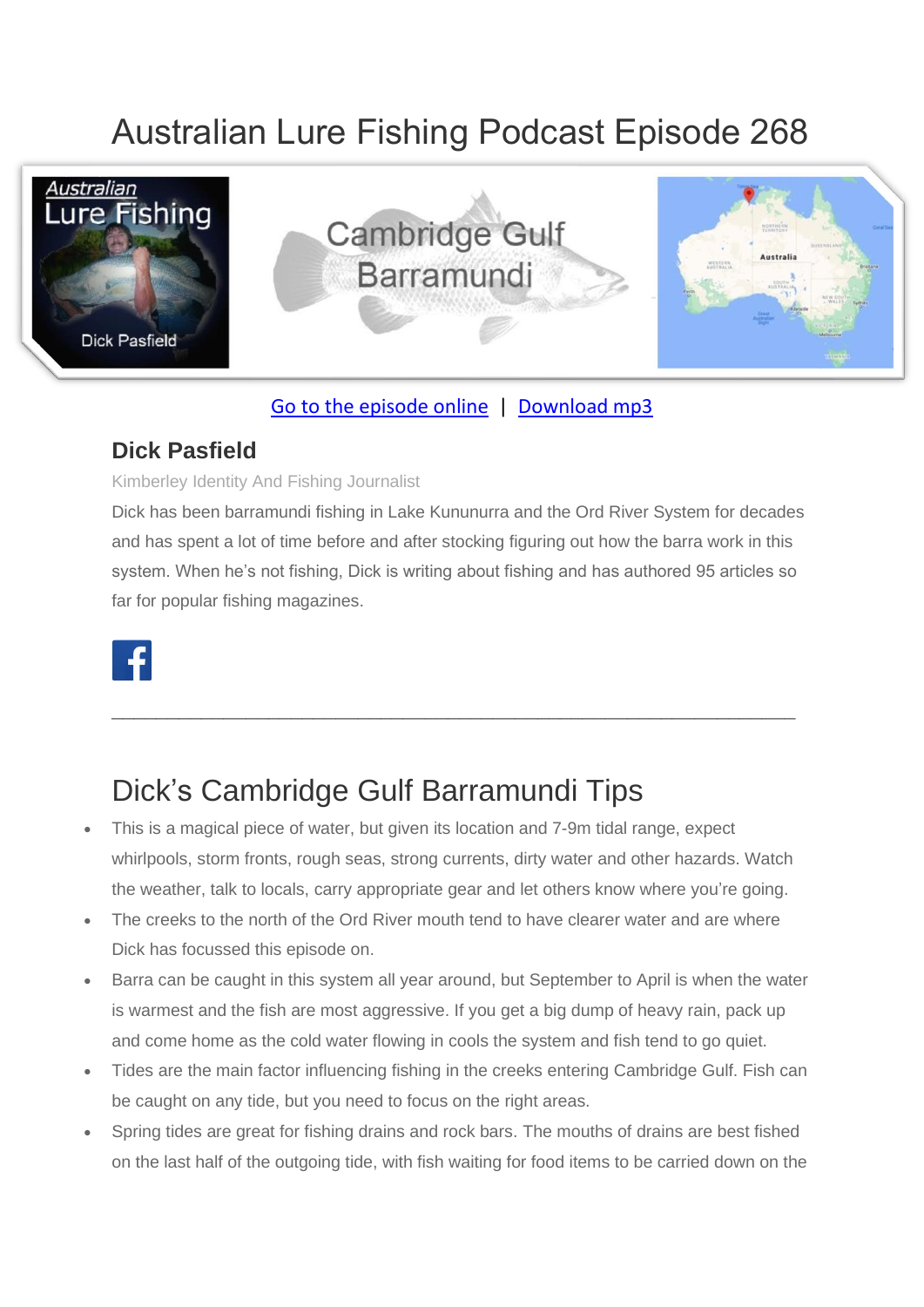flowing water. Fire off a handful of casts, if no fish appear, move to the next drain. Rockbars are best fished on the last part of the outgoing tide and the first part of the incoming tide. Any time you find a drain mouth with a snag in it, there's definitely good reason to fire off a few casts.

- Dick prefers the neapish tides, which in the Kimberley means 3-4m of water movement. These are a great time to focus on fishing snags, which are usually created by whole sections of mangrove bank that subside into the creek. Ideal snags have around 6m of water along the front, but 3m deep is fine, and fish can come into even shallower water at times. Techniques for fishing snags are outlines in the lures section, below. They can be large, although the size of the snag is not always indicative of fish numbers and sizes, and often a single stick can be holding several good fish.
- When working snags, Dick uses a very heavy drag, points his rod tip at the lure and uses his reel to impart action to the lure. Rather than the rod. When a lure gets hit he reefs the rod backwards (not upwards) so the line is pulling directly onto the reel and simultaneously takes a step backwards. This action immediately pulls the fish 40cm or so out of the snags whilst also setting the hooks. He then lifts his rod to pull the fish another 40cm. This process gives the angler the element of surprise and the fish quickly finds itself 80cm from the snag and moving in the wrong direction. He then backs off the drag so as not to strain the hooks, and can play the fish in fairly clear water.
- Whilst most anglers try to prevent a barra from jumping, Dick finds he loses few fish on the jump, and that by sweeping the rod smoothly while the fish is in the air he can force it to land facing away from structure, giving him an advantage for the rest of the fight.
- If the fishing is quiet, go for the lighter tackle and teabag a small soft vibe (see below). Not only will you pick up quality fingermark, jacks and black jewfish, but the activity will often encourage a barra to eat a lure.

## Dick's Suggested Barra Tackle

- Dick is unable to use baitcast tackle due to an injury, so routinely uses spin gear for all his barra fishing.
- A 5-10 kg rod with a 4000 size reel, 50lb braid and 100lb leader is the tackle Dick uses around snags and heavy cover.
- A 5-8kg rod, 3000 size reel, 30 lb braid and 60lb leader is Dicks gear for vibes and for fishing the mouths of drains, rock bars and other places where fish aren't deep in structure.

### Dick's Cambridge Gulf Barramundi Lures